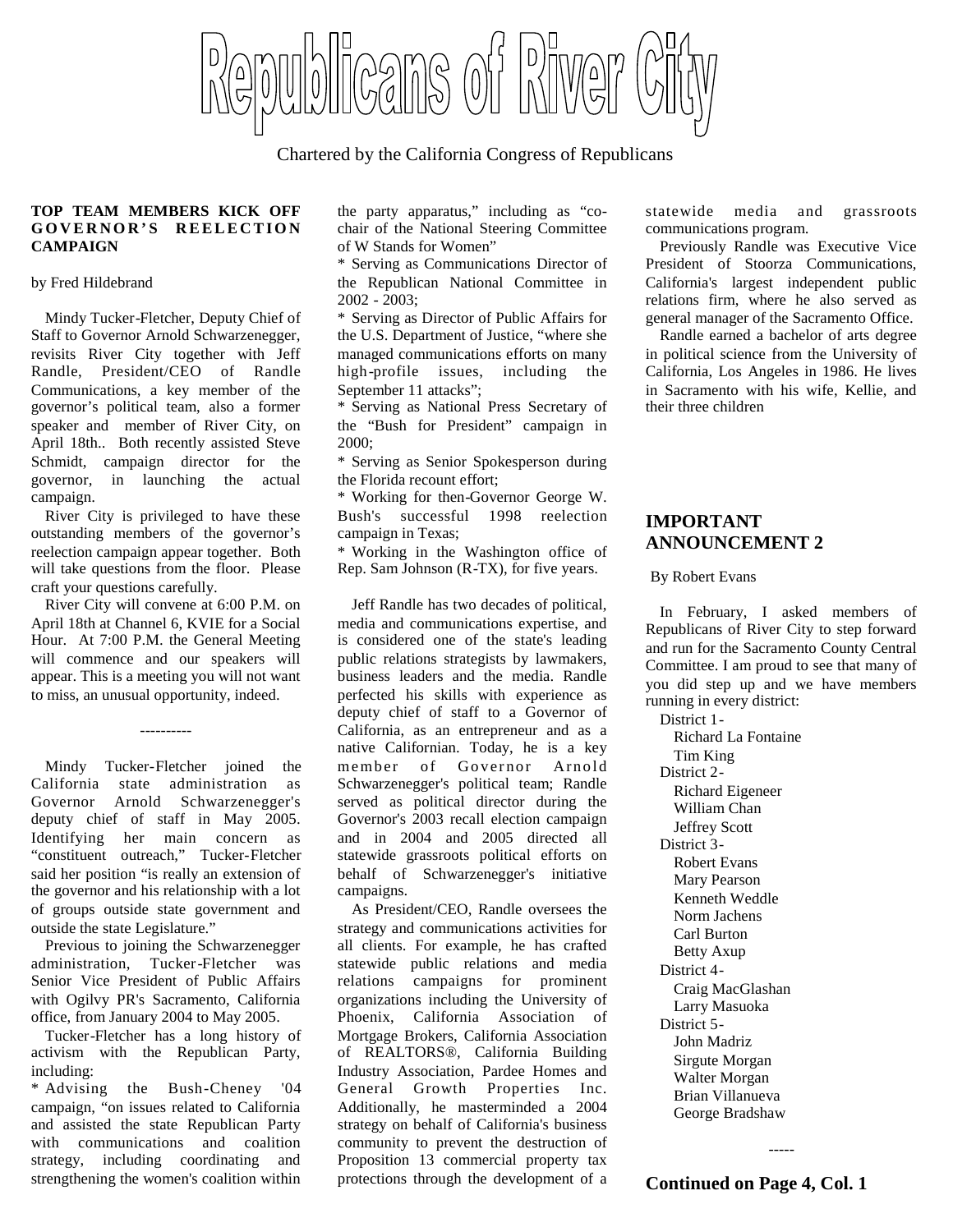

Honorable Dave Cox

## **ILLEGAL IMMIGRATION AND STATE GOVERNMENT**

### by Dave Cox

My offices have been contacted by many constituents calling and writing about the debate going on in the United States Senate regarding illegal immigration and what to do with the over 12 million illegal immigrants in our country

After helping a few of these people understand that I am a State Senator who has no direct control over our nation's immigration laws, people tell us how frustrated they are with the current debate over whether to allow illegal immigrants to apply for citizenship and how so many of them are being allowed to come into the United States illegally.

My position on illegal immigration has always been clear. I do not support efforts by the State Legislature to encourage illegal immigration. I oppose and have repeatedly voted against bills to allow illegal immigrants to obtain state driver's licenses. I have also opposed bills providing for in-state tuition for undocumented students. However, the most effective action against illegal immigration into this country has to come from the Federal Government. That is what the United States Congress is considering now.

The most important thing the Federal government should do is secure the borders. This is best accomplished by increasing the number of Border Patrol officers, building a border fence, improving the technology currently in place to detect illegal entry, and enforcing the current laws on the books. Americans who knowingly employ illegal immigrants should face heavy fines. We must provide

businesses with needed tools to verify the identity and status of job applicants.

There is something that the State of California can do, but it would still require the cooperation of the federal government. We currently incarcerate thousands of illegal immigrants in our state prisons. Those convicted of non-violent offenses should be turned over to the federal authorities for deportation. However, I do not support the release of murderers or s e x u a l pred ators. Governor Schwarzenegger recently made an effort to secure more federal funds to cover the cost of housing non-violent prison inmates.

For the record, the protests that have been taking place in California and across the country are just irresponsible.

I don't know about you, but when I hear about students walking out of class to march and protest, I want to know why they were allowed to leave campus in the first place. I think that any teacher or principal who encourages their students to become truants should be disciplined, including possible suspension or termination.

Is it any surprise that weekend protests drew much smaller crowds than those on weekdays? Maybe that's because students lost interest in expressing their opinions if it meant giving up their free time. Clearly they're more interested in being out of class.

I share the frustration of the people of the First Senate District over illegal immigration. Unfortunately there is not much a state legislator can do. I applaud the efforts of the President and the Congress to engage in a thoughtful debate and hopefully reach a strong resolution on this very difficult issue.

I am working on a more comprehensive immigration policy statement, which I will share in a future newsletter.

## **Health Care Working Group**

Sacramento has been selected as the site of a community meeting on the nation's health care system. The Citizen's Health Care Working Group was created by the Medicare Modernization Act of 2003 to develop a plan of action that will result in health care that works for all Americans. The plan will be developed after holding open meetings all across the country to receive input from the public about health care benefits and services, and how they should be paid for. When the plan is complete, five different committees of the U.S. Congress are required to hold hearings on the recommendations.

The community meeting will take place on April 19, 2006 from 6:00 p.m. to 8:30 p.m. in Downtown Sacramento at The Grand, a meeting room located at 1215 "J" Street. The meeting will feature a short presentation on the health care system followed by focused discussions in small groups to share ideas on how to improve the health care system.

For more information on this meeting and the Citizen's Health Care Working Group you can call (301) 443-1521 or go to their website at "http://www.citizenshealthcare.gov"

## **ON THIS DATE IN APRIL**

April 3, 1944 - U. S. Supreme Court strikes down Texas Democratic Party's "whites only" primary election system.

April 9, 1869 - Republican Ebenezer Bassett is the first African-American presidential appointment, as President Ulysses Grant's Minister to Haiti.

April 8, 1865 - 13th Amendment banning slavery passed by U. S. Senate with 100% Republican support, 63% Democrat opposition.

April 9, 1866 - Republican Congress overrides Democrat President Johnson's veto; Civil Rights Act of 1866, conferring rights of citizenship on African Americans, becomes law.

April 10, 1953 - Oveta Culp Hobby, appointed by President Eisenhower, confirmed as the first woman to be U. S. Secretary of Health, Education and Welfare.

April 16, 1862 - President Lincoln signs bill abolishing slavery in District of Columbia; in Congress, 99% of Republicans vote yes, 83% of Democrats vote no.

April 18, 1920 - Minnesota's first-innation anti-lynching law, promoted by African-American Republican Nellie Francis, is signed by Republican Governor Jacob Preus.

April 20, 1871 - Republican Congress enacts the Ku Klux Klan Act, outlawing Democratic Party-affiliated terrorist groups which oppressed African-Americans.

April 22, 1981 - President Ronald Reagan establishes first annual Days of Remembrance of Victims of the Holocaust.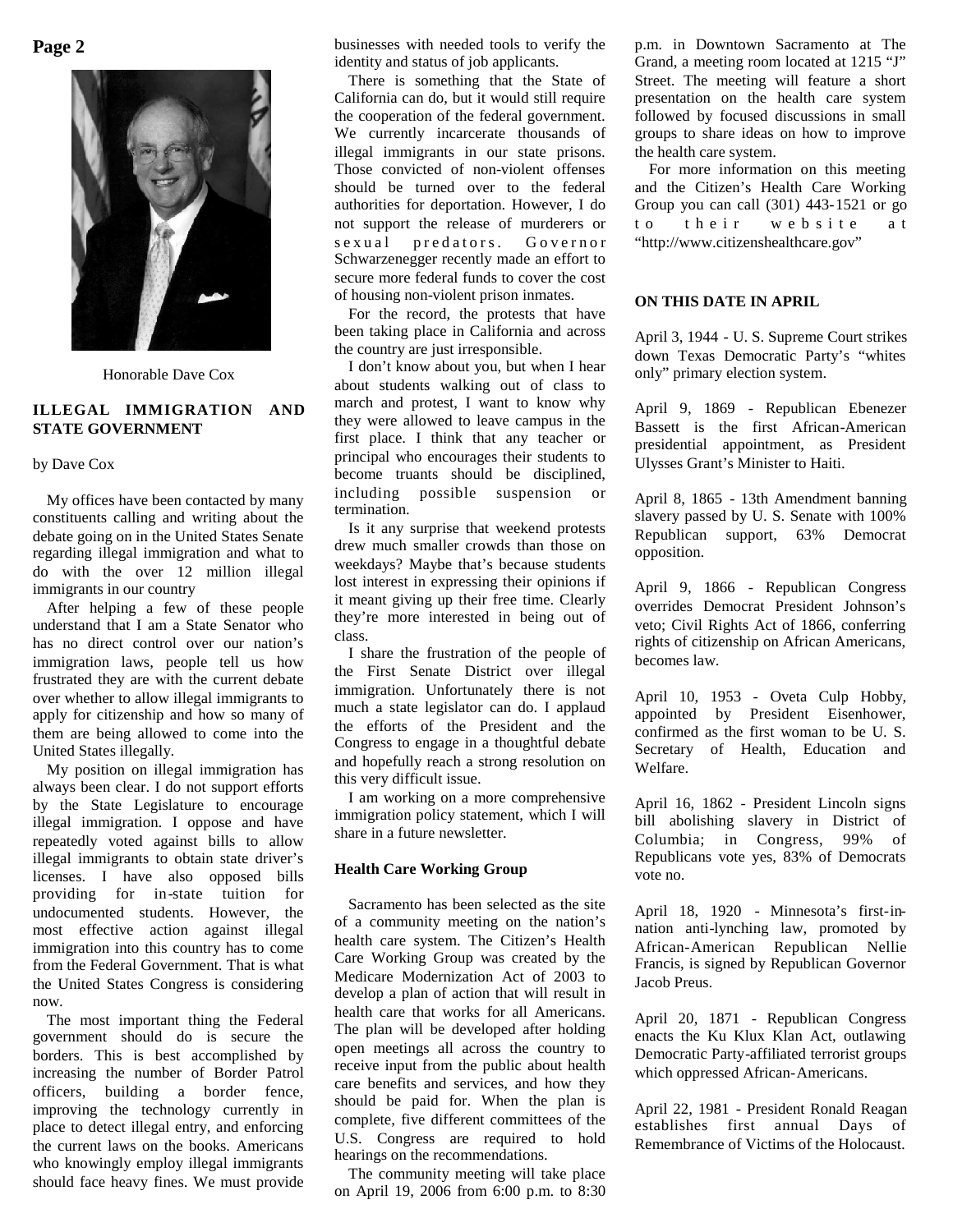**Page 3**



The Honorable Roger Niello

# **New Approach to State Mandates Problem**

## By Assemblyman Roger Niello

Having served nearly a year and a half in the California State Assembly, many of my expectations about the institution have been realized, but one of the most striking is the aspect of the State Legislature being overly concerned with administrative detail. Rather than setting policy that focuses on the outcomes of the agencies involved, too often the legislature dictates operational detail. Bills have been written to tell Caltrans how much crumb rubber to put in their asphalt mixes, and to tell our schools how many pages should be in our kid's school books. But my biggest concern, as a former member of the Sacramento County Board of Supervisors, is when the state legislature directs procedure for those in local government who are already charged with providing the bulk of services to our citizens.

They're called state mandates, and while theoretically, there is a system in place to reimburse local agencies for the costs to comply with the mandates, the process can be painfully long and arduous to navigate. Often, it is years before a city or county ever sees a dime of reimbursement from the state for these state-imposed requirements, and many times the payment is never made. According to the Legislative Analyst, the backlog of unpaid non-education mandates currently stands at about \$1.1 billion.

According to the Commission on State Mandates, the concept of state reimbursement to local agencies and school districts for state mandated activities originated with the Property Tax Relief Act of 1972, known as SB 90. The primary purpose of the Act was to limit the ability of local agencies and school districts to levy taxes. To offset these limitations, the Legislature declared its intent to reimburse local agencies and school districts for the costs of new programs or increased levels of service mandated by state government. When this process wasn't working so well on its own, the Commission on State Mandates was formed in 1985 to act as a quasi-judicial body to hear and decide test mandate claims from local governments who alleged that the state had imposed a financial obligation.

One problem is that ultimately, the legislature must approve the payment of the mandate claim in the budget each year, and in lean budgetary years, it has been easy for the legislature to decide to just not pay the claim. As a solution to this problem, Proposition 1A, passed by the voters in November of 2004, generally requires that the legislature pay for all mandates, or suspend or repeal that mandate for the coming fiscal year.

But some in the legislature have found an even more creative solution. Lately, a common practice is the removal of mandate identifying language in the legislation and instead, adding the assertion that a local government has "fee authority." Basically, it's a way for the legislature to tell local agencies to *go find the money yourself and do it through the imposition of new fees.* This fee authority disclaimer is attached so haphazardly however, that it is often unclear to local governments on whom this fee is expected to be levied and whether or not a "market" truly exists to recoup the expense of compliance.

In response to this new practice, I have introduced AB 2176, legislation that will require that any new legislation with these fee authority disclaimers to include an analysis of who it is they expect the fee to be levied on, and whether or not a market exists for the local government to recoup their costs of complying with the new law.

AB 2176 is not a comprehensive solution to the problem. Other legislators before me have tackled mandate reform on a grander scale, only to lose to the Legislature's institutional philosophy that Sacramento knows best.

Ideally, I believe the legislature should spend more time deciding what local agencies and school districts ought to accomplish and much less time dictating exactly how to do it. But since we can legislate anything a majority of us wants, we should at least take responsibility for the consequences of any micromanagement we hoist upon others. The State Legislature should pay for the costs of the mandates it places on local government.

## **CARL'S WASHINGTON (AND SACRAMENTO) BUZZ**

by Carl Burton

"If the path to the White House is paved with money and political favors, then 2004 Democratic nominee Sen. John Kerry is on the fast track to repeat in 2008. We hear that his political action committee, Keeping America's Promise, will soon report raising \$1.1 million from 11,000 donors in the past three months. And Kerry will reveal that he gave over 60 percent of that to Democratic congressional candidates." Reports Taegan Goddard

California Congress of Republicans candidate Brian Bilbray Appears Headed back to Congress after winning the Republican nomination special election on April 11, a seat vacated by former Rep. "Duke" Cunningham. Bilbray will face off against the Democratic Party nomination Busby in the June Runoff

Orange County special election (April 11) saw California Congress of Republican candidate winning as we go to press. Assemblyman Tom Harman is running ahead of Diane Harkey by 39% to 38% of vote with the lone Democrat, public school teacher Larry Caballero, was in third place with nearly 24 percent of the vote. If one candidate gets more than 50 percent of the vote in the all-on-the-ballot format, that person wins outright. That prospect seemed increasingly less likely, however, as the results trickled in.

## **SACRAMENTO BEE EDITORIAL re: TOM DELAY**

The Sacramento Bee published an editorial on April 6 called "Fall of the hammer - Tom DeLay leaves toxic legacy for GOP."

In response to their "toxic" editorial, I sent the following letter to the Bee:

Re "Fall of the hammer," editorial, April 6: The Bee condemns former Rep. Tom Delay's ability to raise money and use it as power. I see no difference between DeLay and the Democrat leader, Rep. Nancy Pelosi. According to the Center for Responsive Politics, a nonprofit organization that tracks campaign finance data, DeLay raised \$2.9 million and Pelosi \$2.8 million. So if DeLay is "the Hammer" then Pelosi must be "The Hammer 2." Robert Evans, Sacramento

I urge all reader of the River City newsletter to write to the Sacramento Bee whenever you see any article or editorial that is clearly over the line.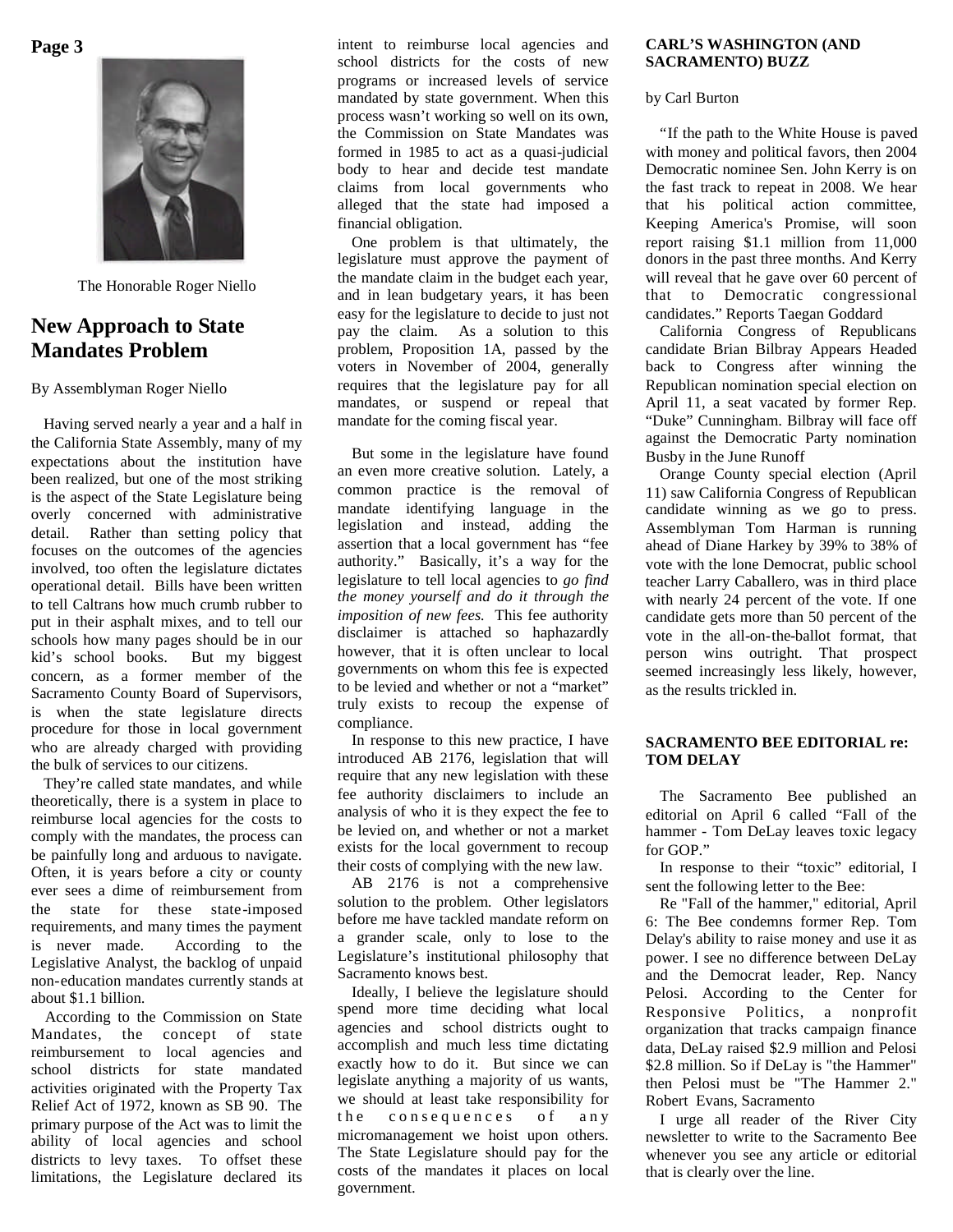# **IMPORTANT ANNOUNCEMENT (Cont.)**

I understand from third parties there seems to be some misinformation going abroad about how the Monterey County Republican Central Committee raises the (in excess of) \$400,000 I mentioned in my column last February.

The first falsehood is, "the guy who runs Monterey is a millionaire and he writes a big check" – not true.

The second falsehood is, "the guy who runs Monterey is a millionaire and he told his golfing buddies who are also millionaires to write big checks" – not true.

What the chairperson of Monterey did is, he signed up more than 400 individual Monterey residents who each pledge to write a check for \$1,000 a year.

I hope this clears up any misunderstandings.

## **THE BIG EASY AND YOUR TAX DOLLARS AT WORK**

It's amazing what you can learn with some simple division

Louisiana Senator, Mary Landrieu (D), is presently asking the Congress for \$250 BILLION to rebuild New Orleans.

Interesting number, what does it mean? Well, if you are one of 484,674 residents of New Orleans (every man, woman, child), you each get \$516, 528.

Or, if you have one of the 188,251 homes in New Orleans, your home gets \$1,329,787.

Or, if you are a family of four, your family gets \$2,066,012.

Politicians in Washington, D.C., are all your calculators broken?

Maybe everyone should just flood their houses, then we can all be on the "big easy" street for the rest of our lives, and forget about working, and paying taxes and all that useless stuff.



## **CALIFORNIA SECRETARY OF HAVE A LAUGH OR TWO STATE BRUCE MCPHERSON AT RIVER CITY**

by Robert Evans

Last month Secretary of State Bruce McPherson addressed our members. Below are a few pictures from that meeting:



We welcomed Secretary McPherson, who spoke to us regarding the upcoming election and his (and his staff's) efforts to make sure the election is fair and that everybody who wants to vote will vote.



Republicans of River City welcomed Secretary McPherson and pledged to help the secretary in any way we can.



Bruce, Richard LaFontaine and Richard's daughter had the pleasure of meeting.

## **The Monks**

A new young Monk arrives at the Monastery and as with all new Monks he is assigned to help the other Monks in copying the old canons and laws of the church. He notices, however, that all of the Monks are copying from copies, not from the original manuscript.

So, the new Monk goes to the head Abbott to question this, pointing out that if someone made even a small error, that error would be continued in all of the subsequent copies.

The head Monk says, "We have been copying from the copies for centuries, but you make a good point, my son." So, he goes down into the dark caves underneath the monastery where the original manuscript is held as archives in a locked vault that hasn't been opened for hundreds of years.

Hours go by and the young Monk gets worried and goes down stairs to look for the head Monk. He sees the head Monk there, banging his head against the wall and wailing, "We forgot the "R"! "We forgot the "R"! "We forgot the "R"!

The head Monk's forehead is all bloody and bruised and he is crying uncontrollably. The young Monk asks the old Abbot, "What's wrong, father?" With a choking voice, the old Abbot replies, "The word is CELEBRATE!"

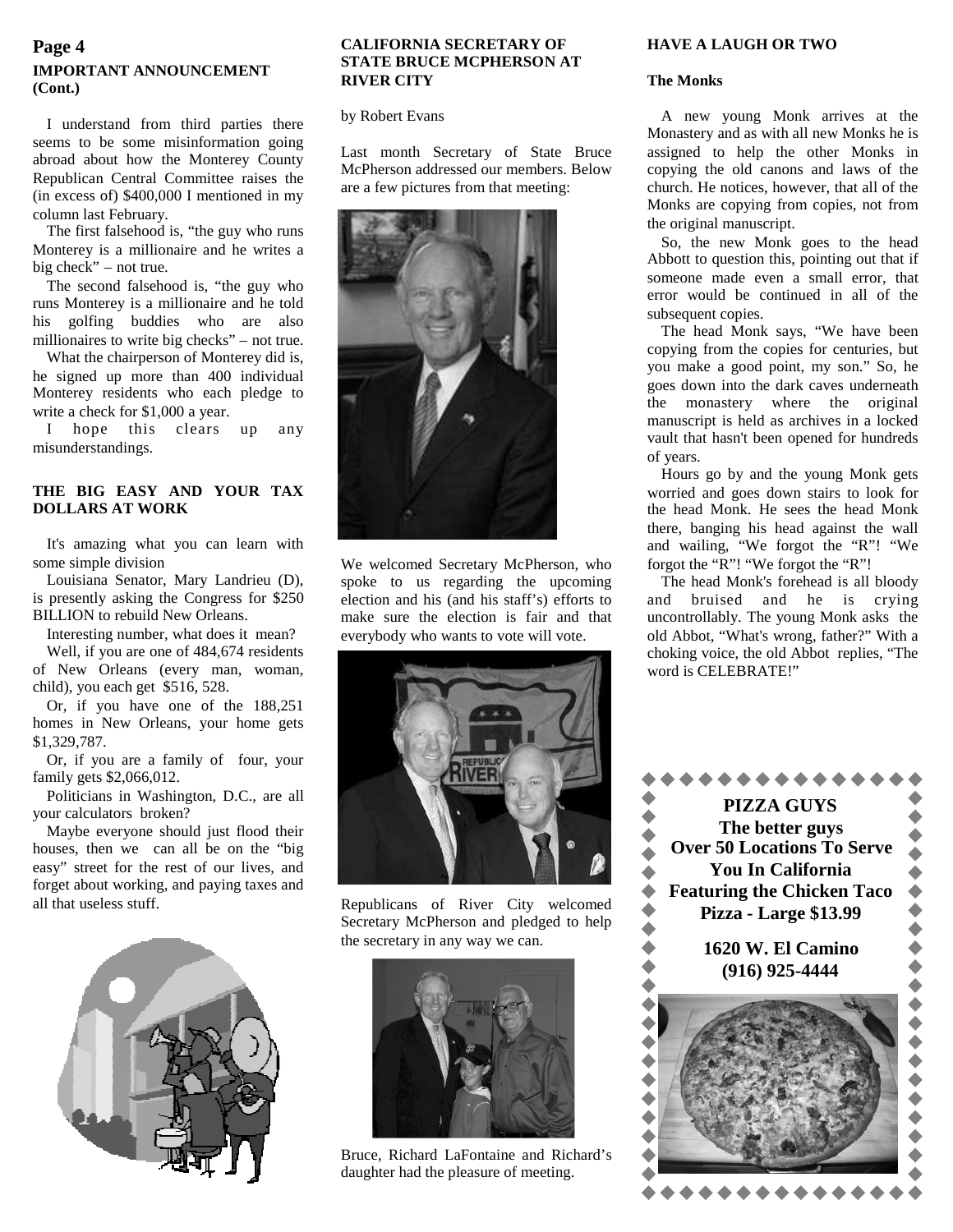## **Page 5 EMINENT DOMAIN AND YOU - Part 1 of 3**

## by Joshua L. Baker

In June of last summer the United States Supreme Court issued its decision in the much-talked about case Kelo v. City of New London. This landmark eminent domain decision arose from a city's use of its condemnation power to take privately owned real property to further a comprehensive redevelopment plan. The Court ultimately held that the city's taking and proposed disposition of the private property qualified as a "public use" within the meaning of the Takings Clause of the Fifth Amendment of the United States Constitution. This is the first of a threepart installment discussing the substance of this decision as well as the impact it may have on private property rights. This first installment provides a sketch of the decision and background of the case.

In 1998 the pharmaceutical company Pfizer began construction of a major new research facility on the outskirts of New London. Due to a long-declining tax base and shrinking population, New London formed a private development corporation to work under the control of the city and consider plans for the encouragement of new economic activities that could be brought in by the Pfizer project. The private company created a detailed development plan that was approved by the city and which authorized the corporation to acquire property in the neighborhood to be developed. At first the corporation offered to purchase all 115 lots within the neighborhood, but owners of 15 of the lots refused to sell to the corporation. One of these owners, who was the lead petitioner in the case, owned a small home within the development area. Despite the unwillingness of the property owners to give up their rights, New London chose to exercise its power of eminent domain to acquire the remaining holdout lots. The city did this by ordering the development corporation—a private entity acting as the city's agent—to condemn the 15 lots.

On appeal from a decision in favor of New London by the Connecticut Supreme Court, the United States Supreme Court was essentially faced with the issue of whether New London violated the state and federal constitutions when it used its power of eminent domain for the purpose of furthering economic development. In a 5-4 decision, the Court again found in favor of New London and held that the

city's taking and proposed disposition of the property qualified as a "public use" within the meaning of the Fifth Amendment to the federal Constitution. Justice Stevens, who wrote for the majority (Justices Kennedy, Souter, Ginsburg, and Breyer), justified the decision by stating that local governments should be afforded wide latitude in seizing property for landuse decisions of a local nature. Justice O'Connor, who wrote the principal dissent (joined by Chief Justice Rehnquist and Justices Scalia and Thomas), argued that the city's use of eminent domain was a reverse-Robin Hood because it took from the poor and gave to the rich. She warned that the majority's decision eliminates "any distinction between private and public use of property—and thereby effectively [deletes] the words 'for public use' from the Takings Clause of the Fifth Amendment."

*Joshua L. Baker is an attorney with the Sacramento law firm of Downey Brand, LLP. Mr. Baker practices natural resources law, including oil and gas, water, land-use, and mining. He can be contacted at jbaker@downeybrand.com.*

## **There is an elephant in our living room.**

## by Brian Villanueva

We've all seen the elephant. We all know it's there. And we're finally talking about it. After 12 years of stagnation, immigration is once again on the front page and around the water cooler. In 1994, the debate stalemated: one side crying "racism", the other blaming immigrants for "stealing American jobs", and neither actually doing anything.

This is not new though. The same debate raged when the Dutch, the Germans, the Italians and the Irish came here in the 19th century. The next generation of immigrants took jobs at the bottom of the socioeconomic ladder. The people who previously had those jobs (often the last wave of immigrants) were always annoyed.

Different groups, but that status quo continues largely unaltered today. Hence, the 10 ton pachyderm in the living room.

Rather than get bogged down in that debate, here is a common-sense plan to rationalize our immigration policy:

1. Shut off the Valve. We must figure out how to control our borders. Put up a fence; triple the Border Patrol; do what is necessary. It's a basic national security issue. We need to know who is bringing what into our country and why.

2. Visa Reform. Waits for US visas run 10-20 years in many countries. Is it any wonder that many immigrants jump the fence? A law-abiding foreigner should be able to get a work visa in a reasonable time period. We can argue about how many should be issued. But if visas are fairly easy to obtain, foreign workers have less incentive to skirt the law.

3. Birthright Citizenship Limits. If you are a permanent resident or have been working legally in the United States for 5 years, your children born here should be US citizens. If you are here illegally, they should not. You don't get to become the parent of an American citizen (and therefore entitled to permanent legal residency) just because you gave birth on the north side of the Rio Grande.

4. Employer Sanctions. Our current I-9 form is a farce. The federal government must establish a system for employers to quickly verify a potential employee's work authorization. 99% of employers would gladly follow the law if given the tools to do so. The 1%, who persists in hiring illegal workers, should be punished criminally.

What do we do about the 12 million workers already here? If they don't go home to apply for a visa, they will risk being displaced by new (legal) visa holders the following year. What employer would risk hiring an illegal if a visa holder was available for similar pay?

This does not solve the infamous issue of "stealing of American jobs." We will still argue about declining wages for drywall installers and whether lettuce will really go to \$5 per head without foreign labor. However, at least we will know who is coming in to our country, where they are working, and whether they leave when they are supposed to.

Or we can all keep walking around the elephant.

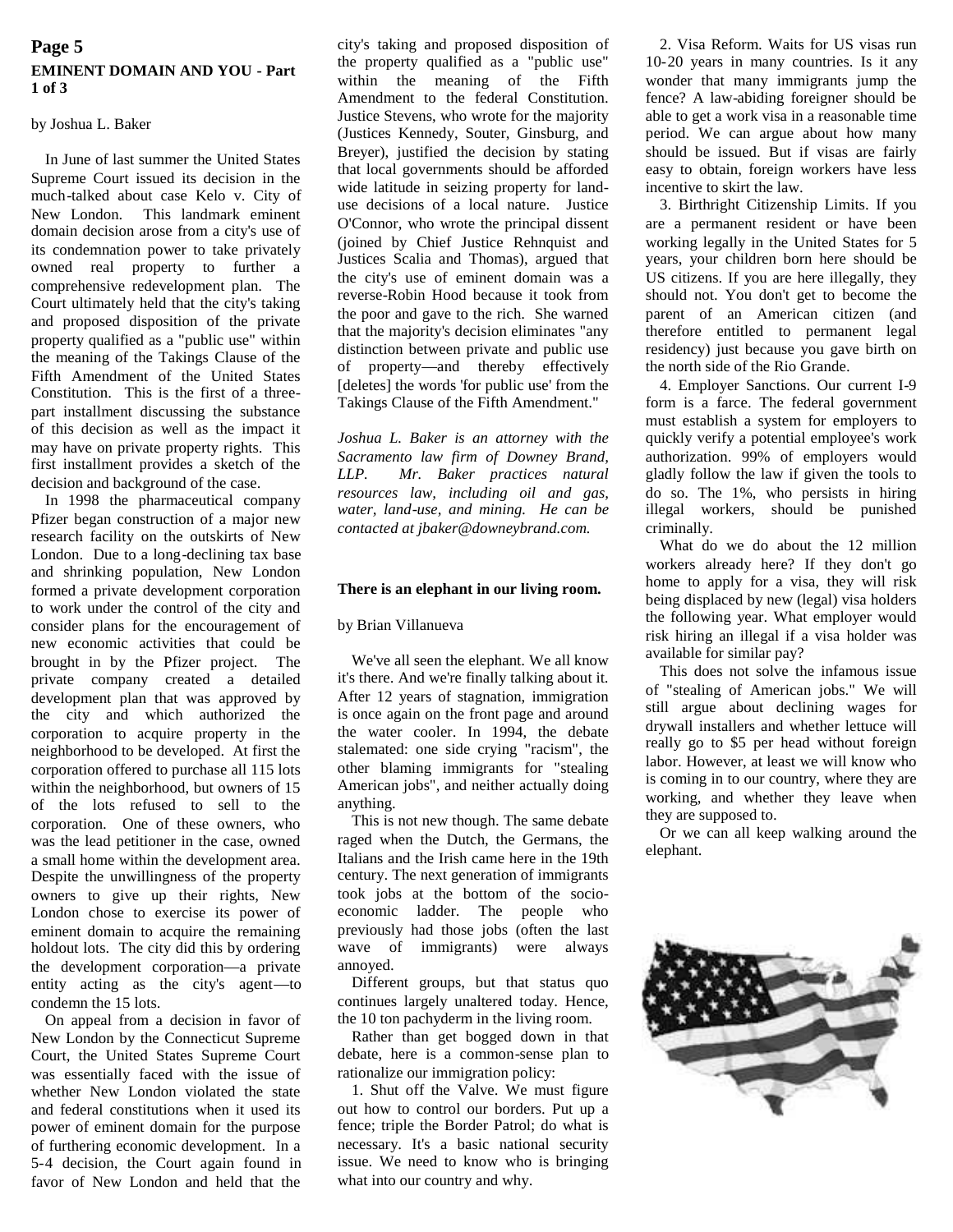# **Page 6 GOVERNOR'S CORNER**



Schwarzenegger

## **Governor Schwarzenegger Hosts Climate Action Summit, Announces Support for a Mandatory Reporting System and Market-Based System to Restrict Emissions**

Governor Arnold Schwarzenegger took the first steps to put the recommendations from the groundbreaking Climate Action Team Report into action, including supporting a system that requires large companies to report carbon emissions and a market-based system to restrict greenhouse emissions in California.

"We know we cannot reach targets to reduce greenhouse gases unless we measure our progress. So let's work together to create a mandatory reporting system for our carbon emissions," said Governor Schwarzenegger. "We know we cannot reduce emissions unless we have market-based solutions, like trading mechanisms, in addition to our regulatory solutions. So let's work together to create the world's best market-based system to limit and slash emissions."

Continuing his bold leadership on protecting California's environment, the Governor has embraced the broad framework of his Climate Action Team's strategies to achieve unprecedented emissions reduction targets, placing California at the forefront of the fight against global warming.

In June 2005, Governor Schwarzenegger signed Executive Order S-3-05, which established unprecedented targets in reducing greenhouse gases. The executive order directed CalEPA to lead a multiagency effort to meet the targets and to report on the progress toward those goals every two years.

At today's summit, the Governor speech's was followed by two panels moderated by Schwarzenegger administration officials. The first panel

addressed "Regulation in a Market-Based Economy: How Do We Meet the Governor's Targets?" and the second panel was entitled "Technology Solutions to Reduce Climate Change Emissions and Improve our Economy." The Governor participated in one of the panel discussions to view presentations on potential marketbased mechanisms.

The Governor has consistently shown leadership on climate change and the environment, including:

Fighting global warming: Putting California at the forefront in the fight against global warming, the Governor made history by signing an Executive Order setting groundbreaking goals with bold greenhouse gas emissions reduction targets to reduce emissions to 2000 levels in the next five years and to 1990 levels in 15 years.

Getting the dirtiest cars and buses off our streets: The Governor invested more than \$165 million to get gross polluters off our streets. This funding will reduce smogforming oxides of nitrogen emissions by approximately 7,000 tons annually, equivalent to taking more than 700,000 cars off the road.

Implementing new car emissions standards: Working to clean California's air, the Governor implemented regulations toughening new car standards to reduce emissions by 30 percent in the next 10 years, cutting ozone-forming pollution by five tons per day by 2020 and drastically increasing fuel efficiency.

Promoting the clean power of the sun: To take advantage of the cleanest, most reliable energy source California has, the Governor developed the Million Solar Roofs Initiative to have 1 million solar roofs on residential and commercial buildings by 2018. The Public Utilities Commission has taken action to implementing this plan.

Launching the Breathe Easier campaign: In March of 2005, Governor Schwarzenegger launched the Breathe Easier public awareness campaign to help educate Californians about the negative effects of vehicle pollution and encourage participation in the state's vehicle retirement program for gross polluters.

Promoting eco-friendly behavior in the workplace: To promote energy and water efficiency and encourage the practice of eco-friendly behaviors, the Governor signed an Executive Order creating the Green Building Initiative for both public and private buildings. This initiative sets goals to reduce electricity use and create more energy -efficient structures throughout the state.

Establishing the Sierra Nevada Conservancy: The Governor placed 25 million acres under conservation management in a region that produces 65 percent of the state's water supply and half of all timber.

Creating the Hydrogen Highway: Governor Schwarzenegger has led the nation in innovative ways to use renewable energy, including creating the Hydrogen Highway. As part of his Hydrogen Highway plan, the Governor invested \$6.5 million to support a network of more than 16 filling stations and a growing fleet of cars and buses that run on this clean fuel of the future.

The Climate Action Report and supporting documents can be viewed online at: www.climatechange.ca.gov.



## **Republicans of River City Board of Directors:**

George Bradshaw, 2<sup>nd</sup> Vice President Robert Evans, Treasurer Betty Axup, Membership Secretary Paul Green, Jr., Past President Florin Ciuriuc, Director William Chan, Director Richard Eigenheer, Director Ed Gorre, Director Marion Higdon, Director Fred Hildebrand, Director Richard LaFontaine, Director Marko Mlikotin, Director Mary Pearson, Director Barbara Sullivan, Director

Carl Burton, President Norman Jachens, 1<sup>st</sup> Vice President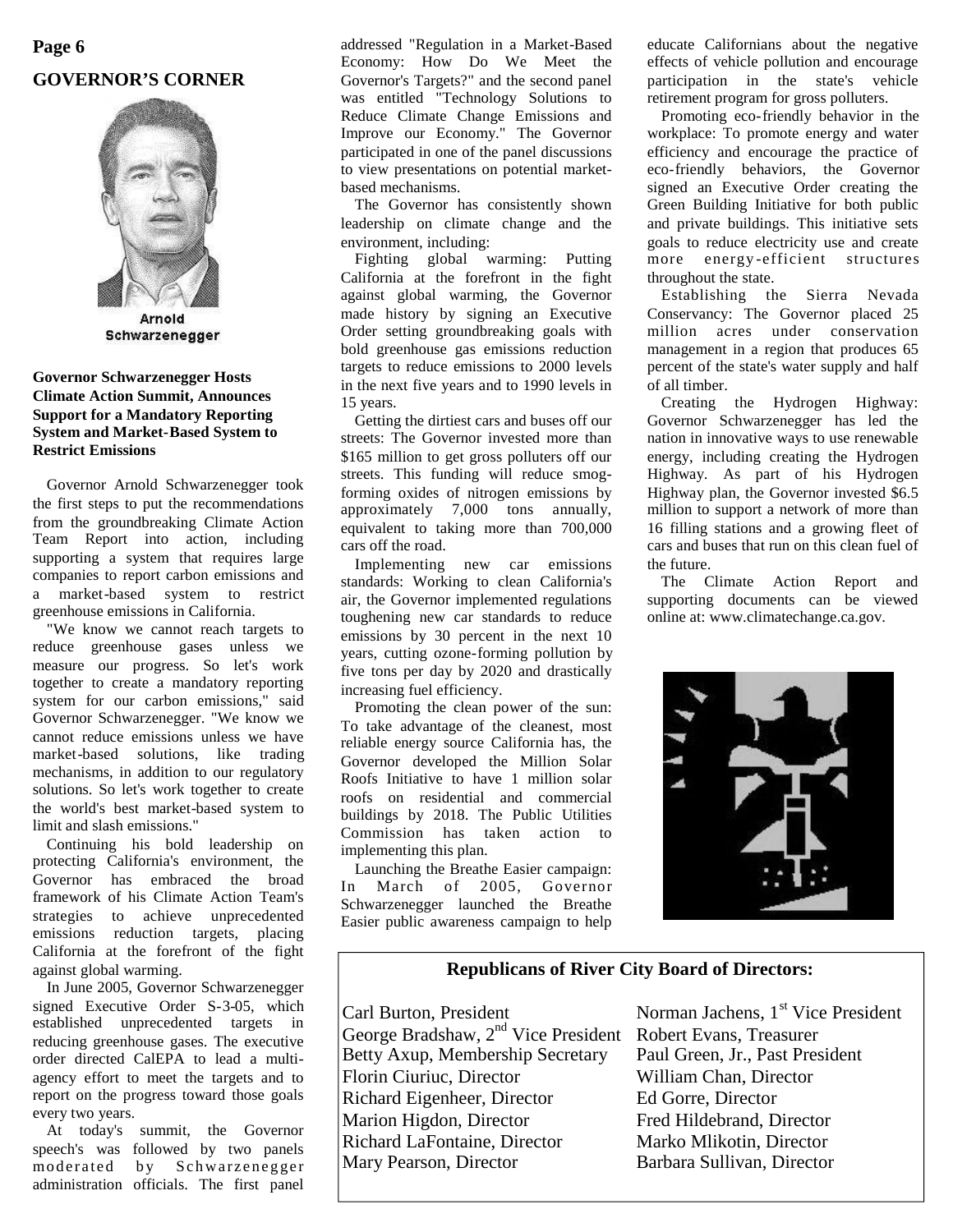# **The President's Corner Page 7**



Carl Burton, President of RRC

### by Carl Burton

We have enclosed a copy of the "Transportation Funding Protection" initiative that will be on the November ballot if we help collect enough signatures.

A provision in Proposition 42, passed by voters in 2002, allows the legislature and Governor to divert funds to nontransportation expenses during fiscal emergencies. Nearly \$2.5 billion in gas taxes have been diverted to nontransportation expenses since 2002. Governor Schwarzenegger made sure this year that all of the state gas tax money is being spent for transportation needs, but who knows how the next governor or state legislature will spend our money.

Today our roads are crumbling, our highways are clogged and the most hazardous corridors and bridges remain neglected. The transportation crisis is threatening our economy and the safety and quality of life of every Californian.

If this measure makes it to the voters this November and is passes, the sales taxes paid at the gas pump will used for transportation improvements only.

Bring your signed copy of the included initiative to our next meeting on April 21st or mail it to:

**Republicans of River City P. O. Box 1635 Carmichael, CA 95609-1635**



## **ON THE BORDER WITH THE MINUTEMEN**

by George Bradshaw

All of us have seen the illegal aliens crossing our porous national borders on TV and in our newspapers.

Minutemen are helping to dramatically cut back the number of illegal aliens flooding into our country. Minutemen volunteers have proved beyond any doubt that securing our border with Mexico is only a matter of manpower and political will.

After reading the news paper and watching Fox news about the problems we are having on the border with Mexico and lack of manpower for our border patrol, I became fed up with our governments unwillingness to protect our borders. Last October, I decided to volunteer to go to the border with the minutemen. I had a chance to personally make a difference in joining others to improve our national security and protect our national sovereignty.

Our October Border Watch was a huge success with a tremendous showing throughout the month. 300 people showed up in East San Diego County and manned border observation sites numbered after the original 13 US colonies.

The Minutemen and women I worked with on the border where Patriotic American,. Retired Police Officers, Military Veterans and Veterans in wheel chairs. Grandmothers, and Hispanics who came to this country legally. None of these brave Americans looked like Vigilantes and in calling them Vigilantes is an  $\begin{bmatrix} \text{CAT} & \text{D} \\ \text{S} & \text{P} & \text{R} \end{bmatrix}$ insult to Patriotic Americans. None of them that I could see were prejudice. While I was on the border, we reported several Illegal Aliens crossing the border to the border patrol. The border patrol told us they were glad we were there and so did some ranchers.

We worked night operations and helped the border patrol agents apprehend drug runners by reporting their travel direction to the BP. At no time did we confront or detain the illegal's.

## **MARCH AND APRIL MUSTER IN CA. 2006**

The old expression that "March comes in like a Lion" was never more evident for the end of March and beginning of April. As a freak winter storm dumped a record twelve inches of snow on the high desert and the Minuteman Corps CA was there to witness it. Fourteen hearty souls braved the elements and arrived over the course of three days muster to secure the southern border with Mexico. The challenge was not to stop illegal traffic, which the storm did a fairly good job of by itself, but more so to even get to the border fence or for that matter to get out of the campground. Let's just say there was a lot of bonding. The

Minutemen are now in their observation post and are cooperating greatly with the U. S. Border Patrol.

I'll have an update on the Minuteman Border Watch in the next news letter.



**Would you be interested in placing an ad for your business, product or service in this newsletter?**

**The Republicans of River City newsletter is read by more than 750 Republicans and Republican policy supporters.**

**If you are interested in placing an ad in the Republicans of River City newsletter, contact Carl Burton at 916-359-5741 or s e n d a n e m a i l t o editor@sacrrc.com.**

**Carl will discuss ad rates and the terms and conditions of advertising in our newsletter with you. We look forward to helping you reach new customers with your ad.**



Volume 2006, Issue 4

P. O. Box 1635 Carmichael, CA 95609-1635

Editor: Robert S. Evans Telephone 359-5741